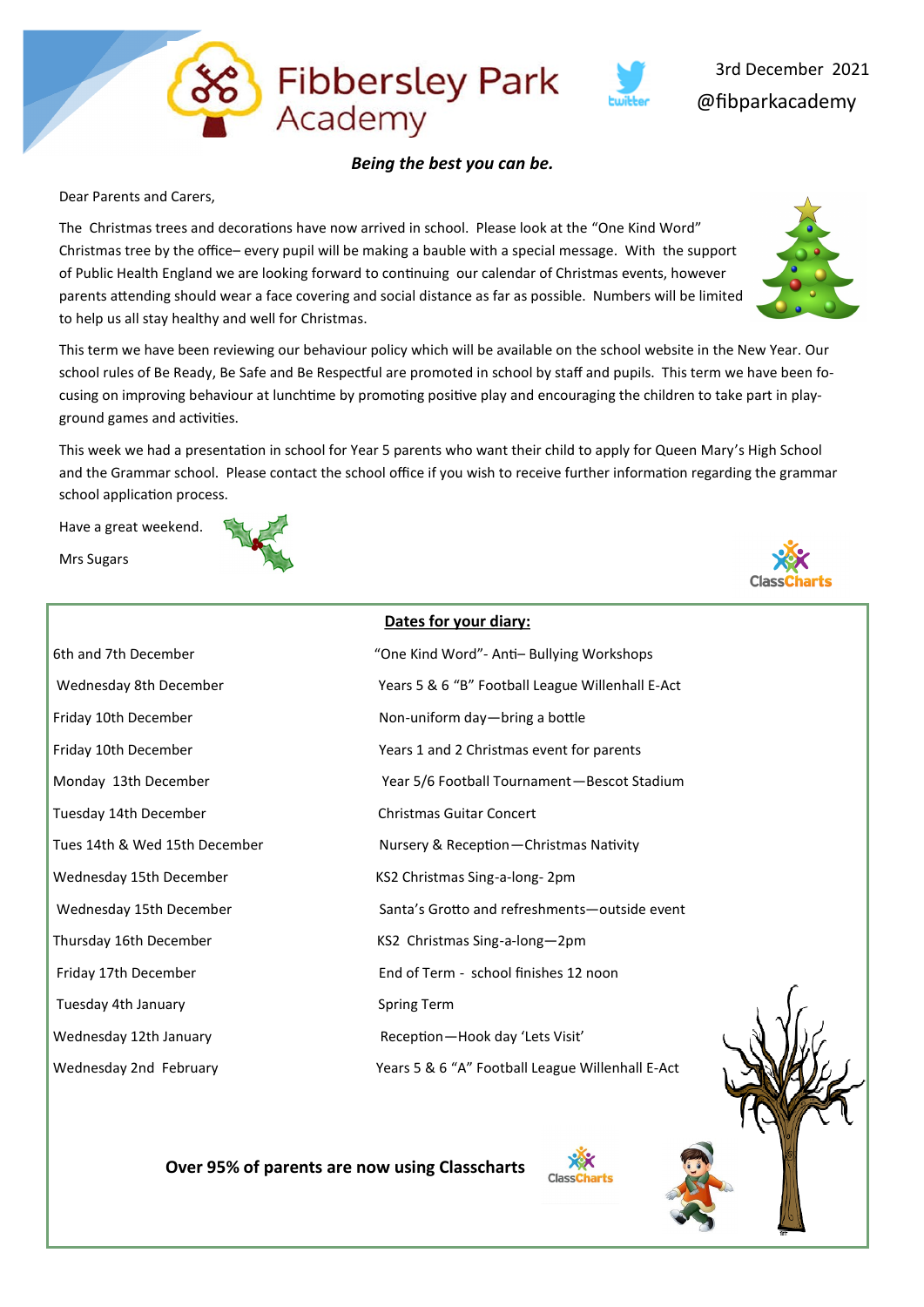

 3rd December 2021 @fibparkacademy

 **Our Fibbersley Stars from this week. Well done to...**



| <b>RH</b><br>2H<br><b>Emily H</b><br>Sam & Ayla<br>5L<br>Brayden & Sofia<br><b>RA</b><br>3D<br><b>Henley &amp; Robin</b><br>Nadyah & Lacey<br><b>5R</b><br>Simran & Zaylen<br>1B<br>3G<br>Ayaan & Oliver<br>Jared & Lily-mae<br>5X<br><b>Arjun &amp; Daisy</b> |  |
|----------------------------------------------------------------------------------------------------------------------------------------------------------------------------------------------------------------------------------------------------------------|--|
|                                                                                                                                                                                                                                                                |  |
|                                                                                                                                                                                                                                                                |  |
|                                                                                                                                                                                                                                                                |  |
| 1 <sub>C</sub><br>6H<br>3M<br>Joseph & Ruby<br><b>Courtney &amp; Lexie</b><br>Hamdan & Kyra                                                                                                                                                                    |  |
| 1W<br>6B<br>Lily & Mason<br>4D<br><b>Riley R &amp; Rhys</b><br>Amelia B & Ayva P                                                                                                                                                                               |  |
| 2B<br><b>Harkirat &amp; Oscar</b><br>4P<br>6M<br>Deshaun & Shenaya<br><b>Kaiden &amp; Darcey</b>                                                                                                                                                               |  |

All our Fibbersley Stars will receive their certificates in assembly on Friday.

**Congratulations to the classes with the highest attendance in each Year Group.**

| RA 95.4% |        | 1C 97.4% |          | 2H 94.8% |          | 3D 95.4% |
|----------|--------|----------|----------|----------|----------|----------|
|          | 4D 98% |          | 5L 92.8% |          | 6B 98.6% |          |

**Excellent attendance is 96% or better.**

|     | Please ensure children have the correct kit in school on P.E days |  |
|-----|-------------------------------------------------------------------|--|
| RA  | <b>RL</b> Friday<br>RH Thursday<br>Tuesday                        |  |
| Yr1 | Monday & Friday                                                   |  |
| Yr2 | Tuesday & Thursday                                                |  |
| Yr3 | 3M & 3G Tuesday & Wednesday 3D Monday & Tuesday                   |  |
| Yr4 | Thursday & Friday                                                 |  |
| Yr5 | Wednesday & Friday                                                |  |
| Yr6 | Wednesday                                                         |  |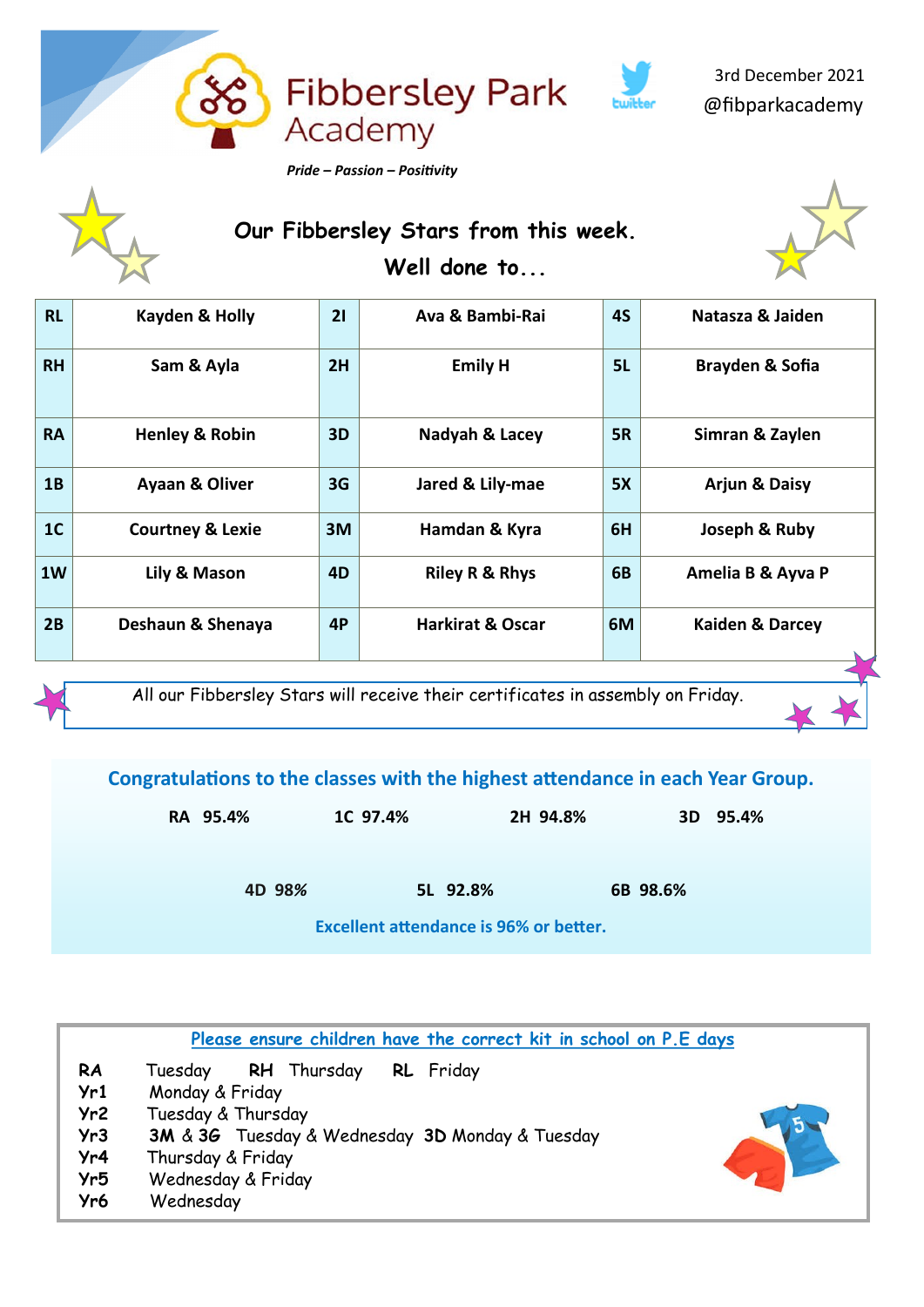



## **Absences**

**If your child will not be in school, please call the school office** *every* **morning of their absence to record it. Please state their name, class number and the reason for absence. Please** do not **send absence message via class charts. Thank you.**

### **Reminder**



**Please remember we are a 'nut free' school. No nuts of any kind are allowed as snacks. This is to** 

**ensure our pupils with nut allergies are kept safe.** 



**Applications for Reception places are now open. Please apply online through Walsall Council. For more details please see our school website. Closing date for Applications: 15th January 2022 Primary school offer date: 19th April 2022.**

## Donation's

 Do you have any children's wellies you could kindly donate for our Forest School? A big 'thankyou' for previous donations, they have been well used!

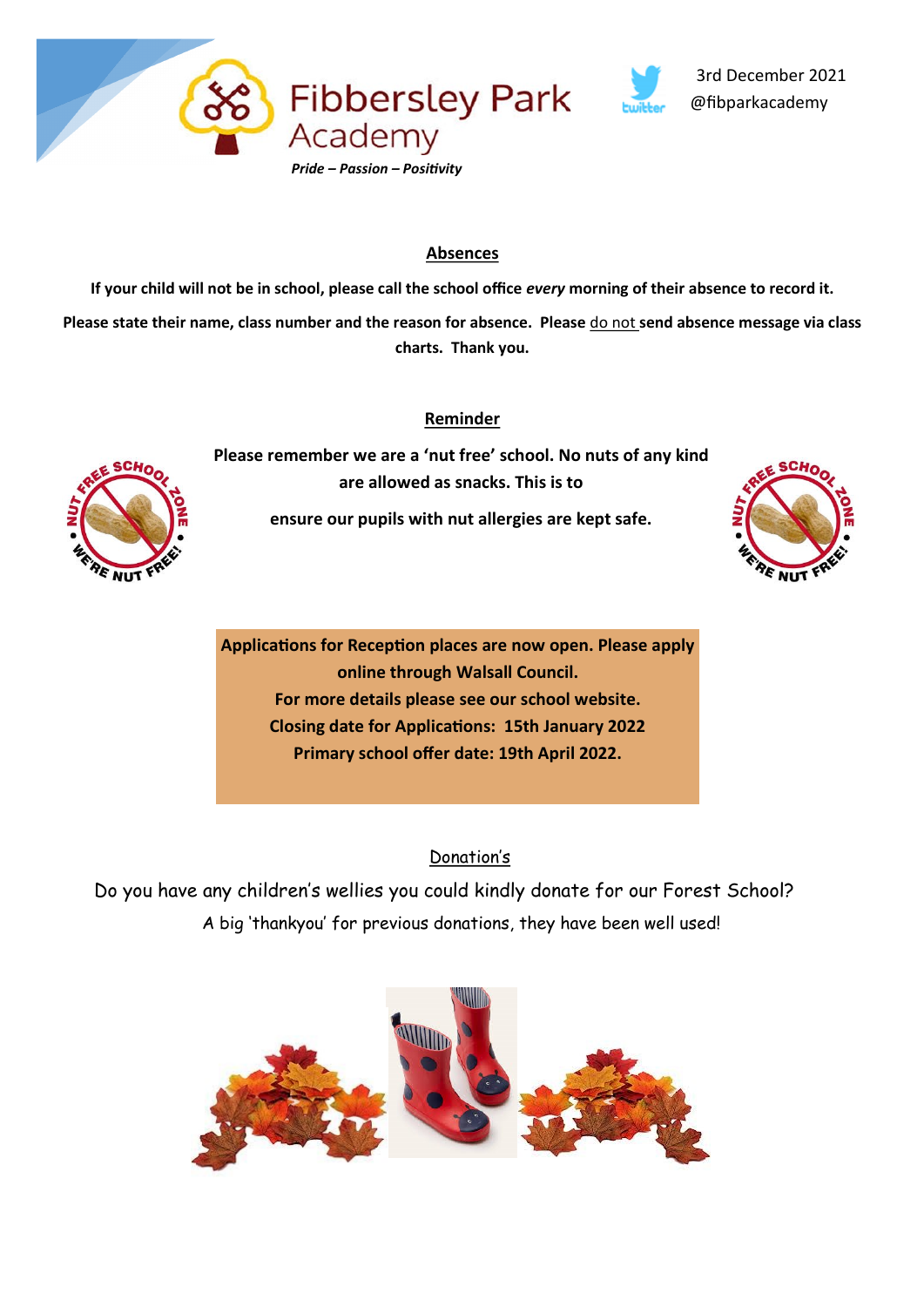

#### **Radio station FPA is back!**

**Broadcasting throughout Fibbersley Park Academy, Radio Station FPA is our weekly radio show. Produced by the Creative Arts Team and year 5 Arts Ambassadors, each show features fascinating school news, indepth interviews, special WOW moments, exciting competitions and much much more! To listen to our episodes, please visit our school website:**

**https://www.fibbersleyparkacademy.org.uk/radio-station-fpa/**

**Tune in, enjoy.. And have a Fibbersley-tastic day!**

**Willenhall Town Centre Partnership volunteer group are organising a number of FREE events within the Town Centre during December. This will include nativity Trail, free fair rides, Santa's grotto, Elf hunt, festive music, street entertainment BBQ, carols plus lots more.**



**Town Centre Partnership** 



# Christmas in Willenhall

Wednesday 1st December 4.30-7pm-9pm BBQ at the Bell Saturday 4<sup>th</sup> December 10am-3pm **Santa in The Bell** Saturday 11<sup>th</sup> December 11am-3pm Christmas Market Saturday 18<sup>th</sup> December 12-3pm Mulled Wine in The Bell Monday 20th - 23rd December 4-6pm Town Nativity trail



**Town Centre Partnership** 



#### **REMINDERS**

**Communication:** If you have an issue or question, make contact with your **child's class teacher** via class charts, telephone or email in the first instance. If you then require additional support, please ask to speak to the **Year Leader**, then a member of SLT.